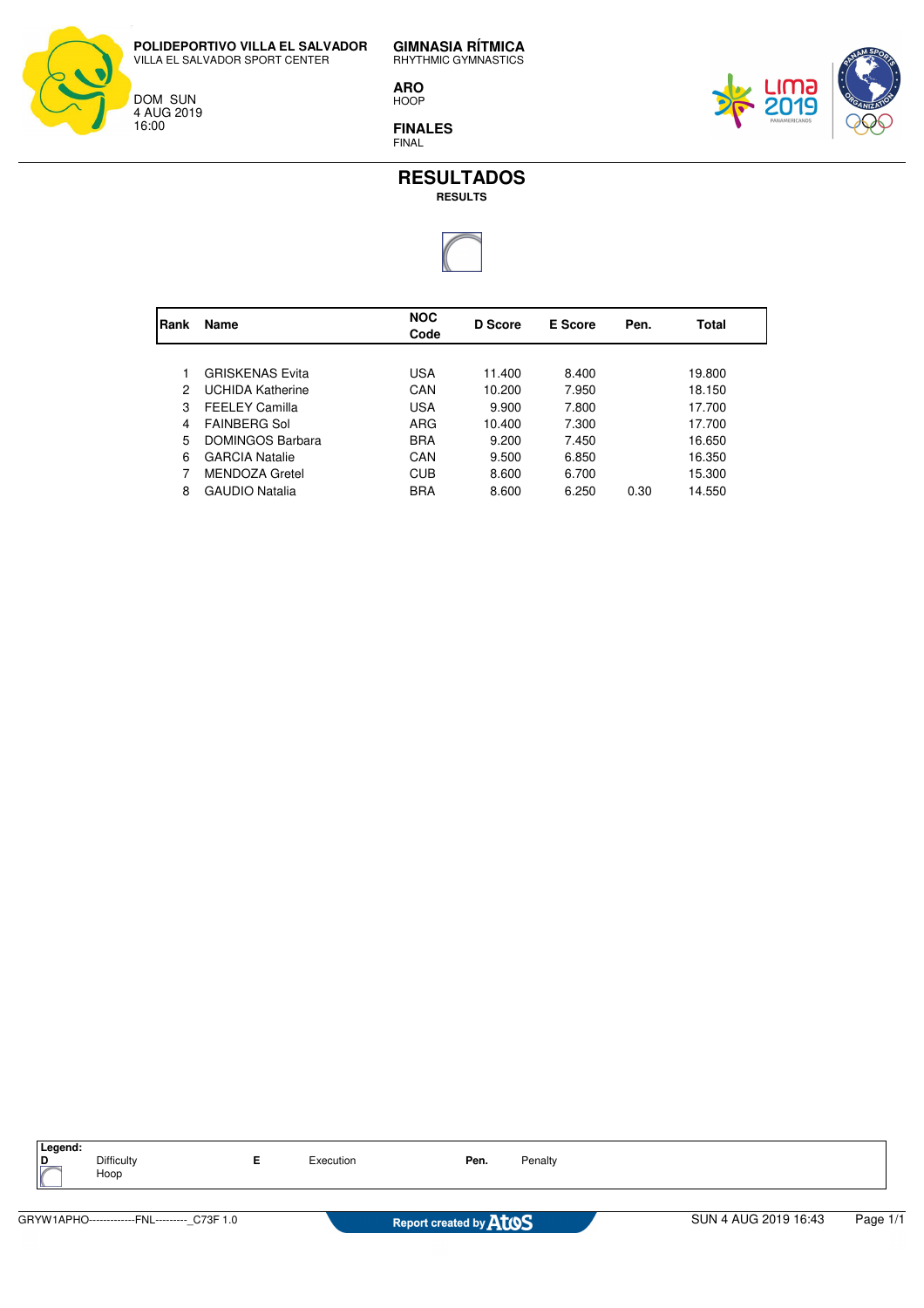DOM SUN 4 AUG 2019 16:35

 $\overline{\phantom{a}}$ 

**GIMNASIA RÍTMICA** RHYTHMIC GYMNASTICS

**PELOTA** BALL

**FINALES** FINAL





| Rank | Name                    | <b>NOC</b><br>Code | <b>D</b> Score | E Score | Pen. | Total  |  |
|------|-------------------------|--------------------|----------------|---------|------|--------|--|
|      |                         |                    |                |         |      |        |  |
|      | <b>GRISKENAS Evita</b>  | USA                | 10.800         | 8.100   |      | 18.900 |  |
| 2    | <b>UCHIDA Katherine</b> | CAN                | 10.300         | 7.850   |      | 18.150 |  |
| 3    | <b>FEELEY Camilla</b>   | USA                | 9.700          | 8.200   |      | 17.900 |  |
| 4    | <b>DOMINGOS Barbara</b> | <b>BRA</b>         | 10.100         | 7.100   |      | 17.200 |  |
| 5    | <b>DUSSAN Lina</b>      | COL                | 9.800          | 6.650   | 0.05 | 16.400 |  |
| 6    | <b>GARCIA Natalie</b>   | CAN                | 8.200          | 7.150   | 0.05 | 15.300 |  |
|      | VIÑAS Oriana            | COL                | 8.200          | 7.000   | 0.30 | 14.900 |  |
| 8    | D'ARCANGELO Celeste     | ARG                | 7.700          | 6.150   |      | 13.850 |  |
|      |                         |                    |                |         |      |        |  |

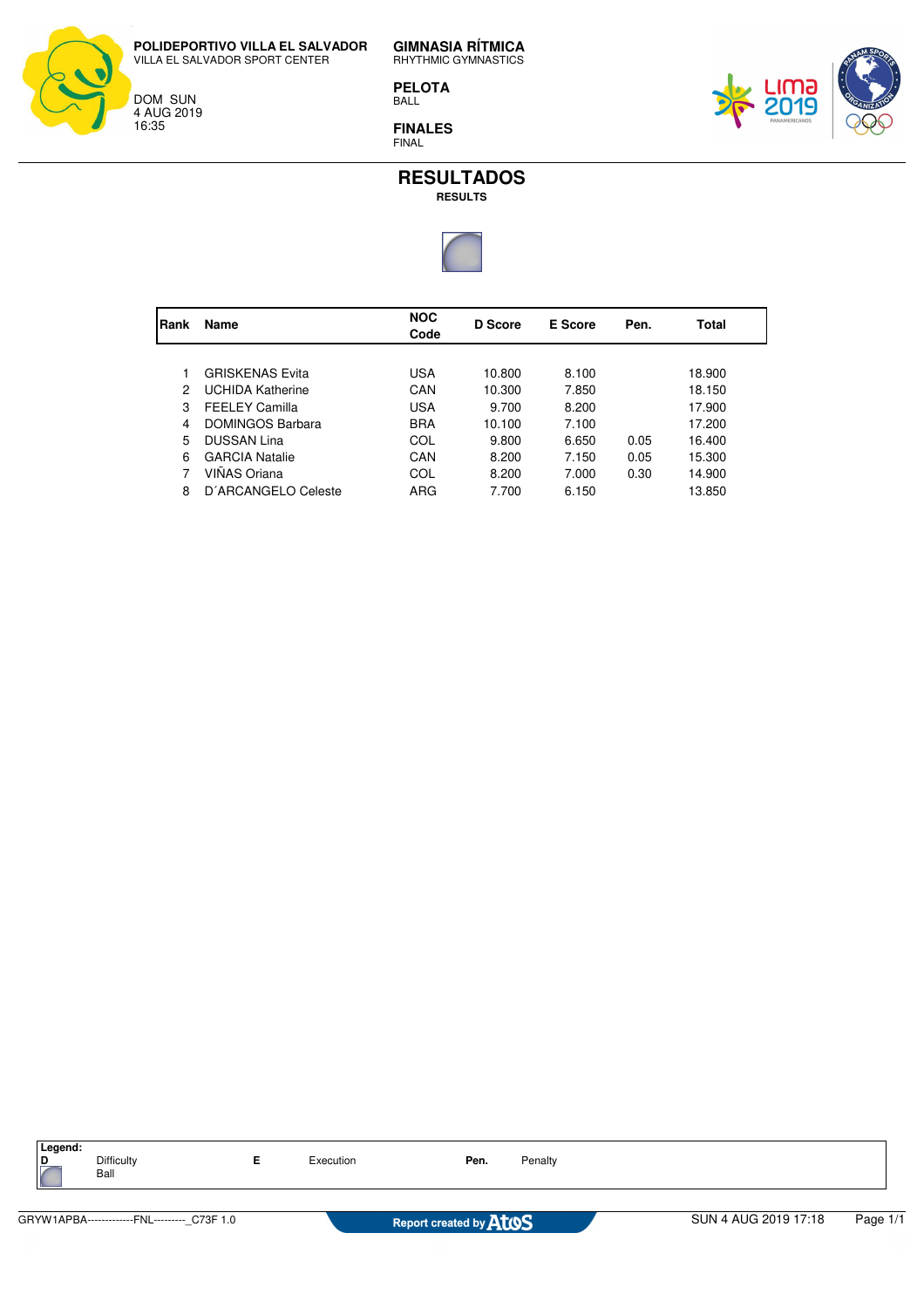LUN MON 5 AUG 2019 13:00

**GIMNASIA RÍTMICA** RHYTHMIC GYMNASTICS

**MAZAS** CLUBS

**FINALES** FINAL





| Rank | Name                    | <b>NOC</b><br>Code | D Score | <b>E</b> Score | Pen. | Total  |  |
|------|-------------------------|--------------------|---------|----------------|------|--------|--|
|      |                         |                    |         |                |      |        |  |
|      | <b>FEELEY Camilla</b>   | USA                | 9.700   | 8.250          |      | 17.950 |  |
| 2    | <b>GARCIA Natalie</b>   | CAN                | 10.000  | 7.650          |      | 17.650 |  |
| 3    | <b>GRISKENAS Evita</b>  | <b>USA</b>         | 9.800   | 7.700          |      | 17.500 |  |
| 4    | <b>GAUDIO Natalia</b>   | <b>BRA</b>         | 10.100  | 7.150          |      | 17.250 |  |
| 5    | <b>DOMINGOS Barbara</b> | <b>BRA</b>         | 9.100   | 7.550          | 0.05 | 16.600 |  |
| 6    | <b>UCHIDA Katherine</b> | CAN                | 9.400   | 6.950          |      | 16.350 |  |
|      | <b>FAINBERG Sol</b>     | ARG                | 8.600   | 7.450          |      | 16.050 |  |
| 8    | <b>DUSSAN Lina</b>      | COL                | 8.500   | 7.000          |      | 15.500 |  |